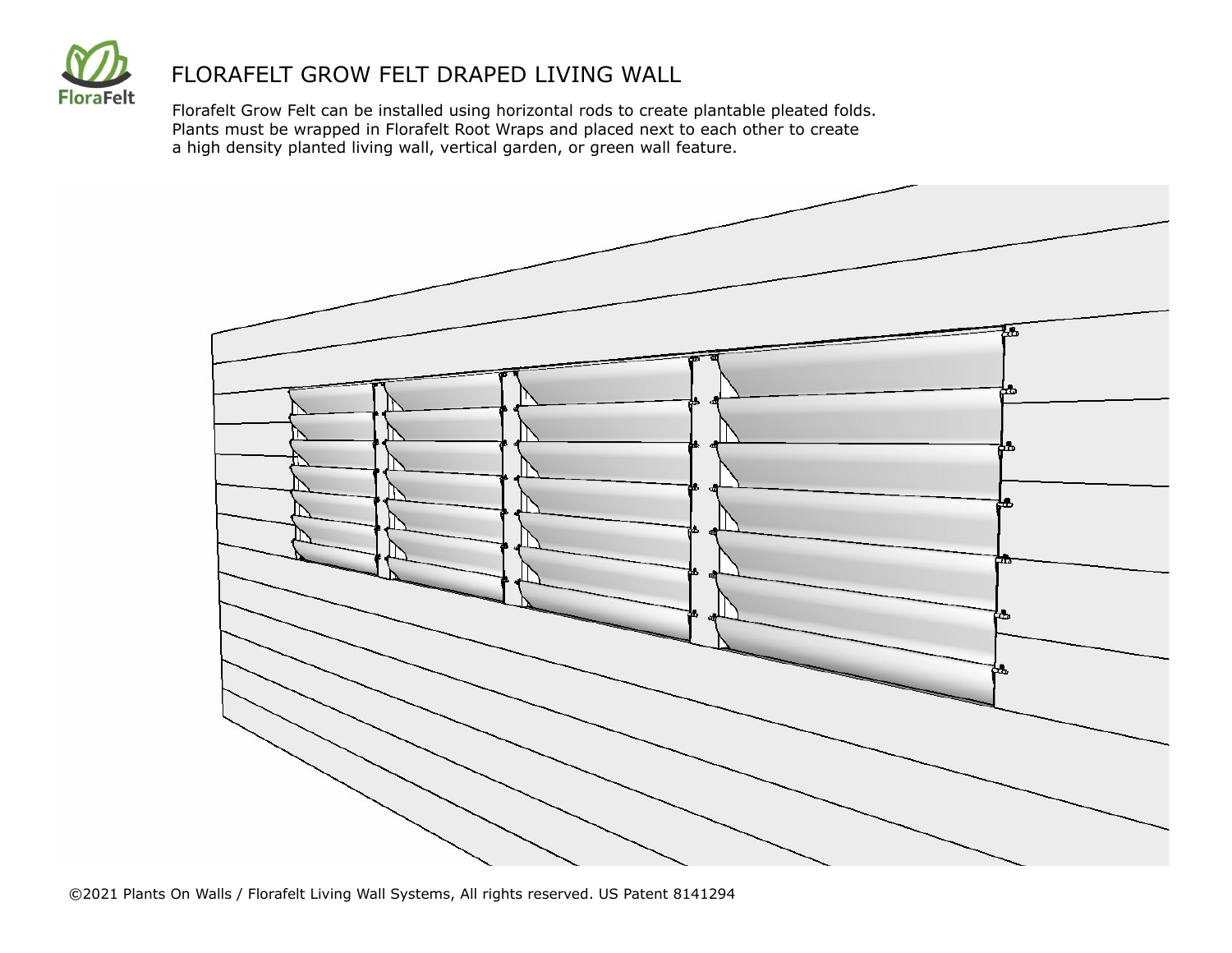

1/4" Stainless Steel Rods are mounted to a wood structure using 1/4" Stainless Steel mounting clips. Rods are spaced 4 inches vertically then Florafelt Grow Felt is laid onto the supports to create a pleated arrangement that creates plantable rows. A 1/4" inline drip emitter is added at the very top. Only a single drip line is needed at the top because water wicks downward in the Florafelt Grow Felt material.



©2021 Plants On Walls / Florafelt Living Wall Systems, All rights reserved. US Patent 8141294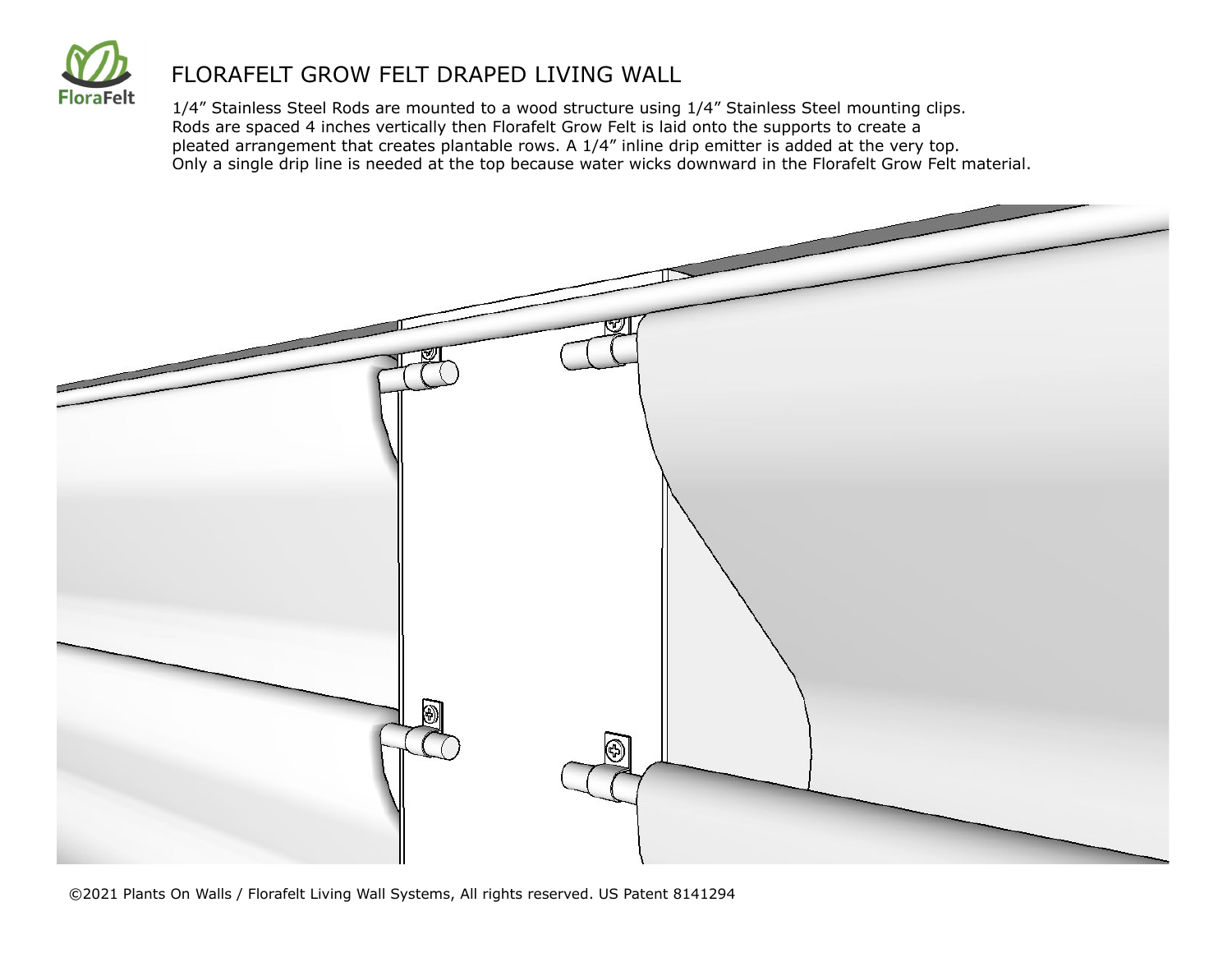

The Florafelt Grow Felt Draped Rod method can be installed flush to a finish surface when built into a fence structure. Special care must be taken to add waterproofing to the interior of the recessed buildout and a drain tray is added at the base. A drain tube at the base of the drain tray directs water to a sewer or nearby garden.



©2021 Plants On Walls / Florafelt Living Wall Systems, All rights reserved. US Patent 8141294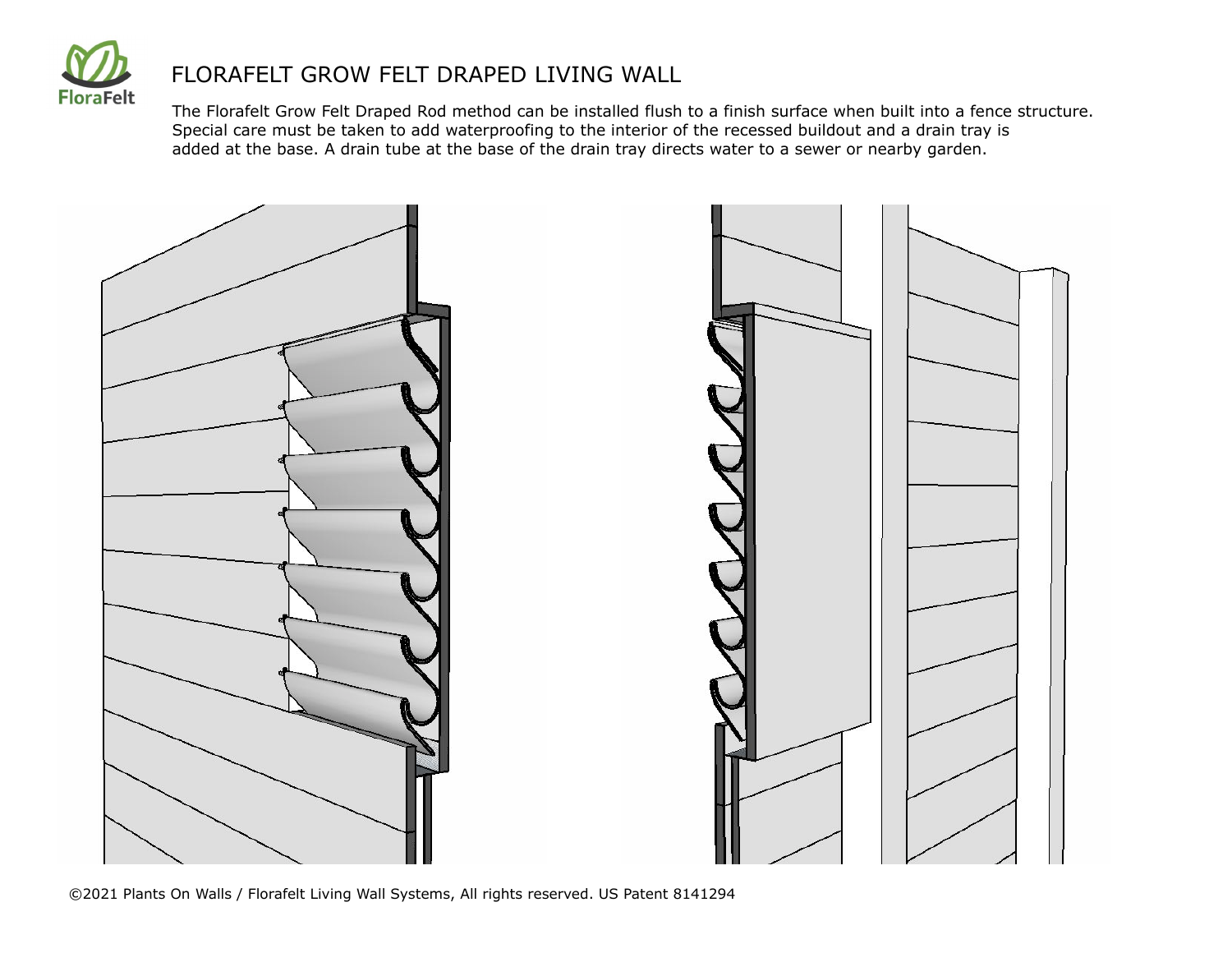

FRONT ELEVATION SECTION



©2021 Plants On Walls / Florafelt Living Wall Systems, All rights reserved. US Patent 8141294